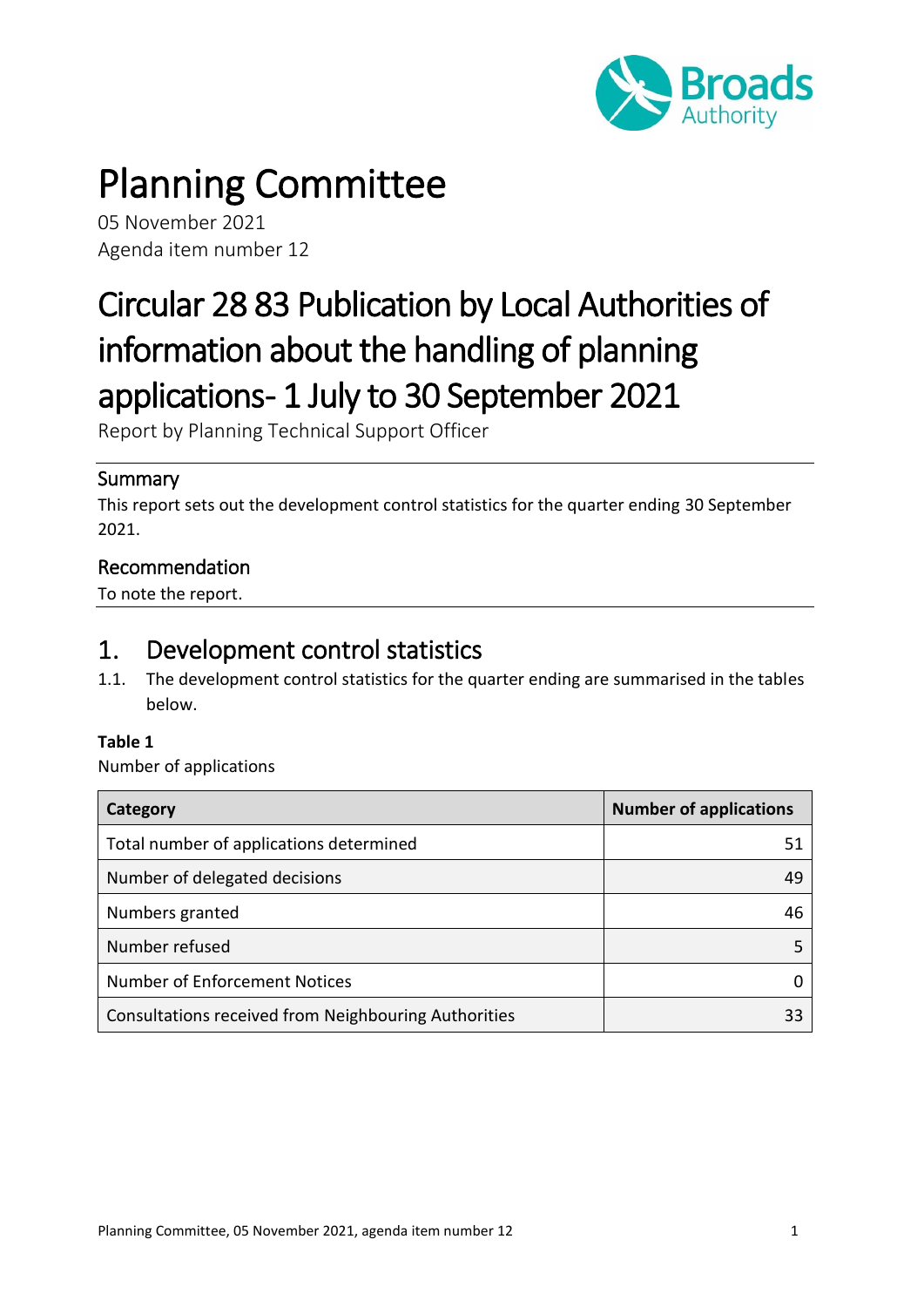#### **Table 2** Speed of decision

| <b>Speed of decision</b> | <b>Number</b> | <b>Percentage of applications</b> |
|--------------------------|---------------|-----------------------------------|
| Under 8 weeks            | 38            | 75%                               |
| 8-13 weeks               | 1             | 2%                                |
| 13-16 weeks              | 0             | N/A                               |
| 16-26 weeks              | 0             | N/A                               |
| 26-52 weeks              | 0             | N/A                               |
| Over 52 weeks            | 0             | N/A                               |
| <b>Agreed Extension</b>  | 12            | 23%                               |

1.2 Extensions of time were agreed for twelve applications. Nine of these were required because further information was awaited, amendments had been made to the scheme, there had been other discussions which had taken it over time or because a re-consultation was underway. The remaining three were at the request of the case officer.

#### **Table 3**

National performance indicators: BV 109 The percentage of planning applications determined in line with development control targets to determine planning applications.

| <b>National target</b>                                                                  | Actual |
|-----------------------------------------------------------------------------------------|--------|
| 60% of Major applications <sup>1</sup> in 13 weeks (or within agreed extension of time) | 100%   |
| 65% of Minor applications <sup>2</sup> in 8 weeks (or within agreed extension of time)  | 89%    |
| 80% of other applications <sup>3</sup> in 8 weeks (or within agreed extension of time)  | 100%   |

Author: Thomas Carter

Date of report: 22 October 2021

Appendix 1 – PS1 returns

Appendix 2 – PS2 returns

-

 $1$  Majors refers to any application for development where the site area is over 1000 $m<sup>2</sup>$ 

<sup>&</sup>lt;sup>2</sup> Minor refers to any application for development where the site area is under 1000m<sup>2</sup> (not including Household/ Listed Buildings/Changes of Use etc.)

<sup>3</sup> Other refers to all other applications types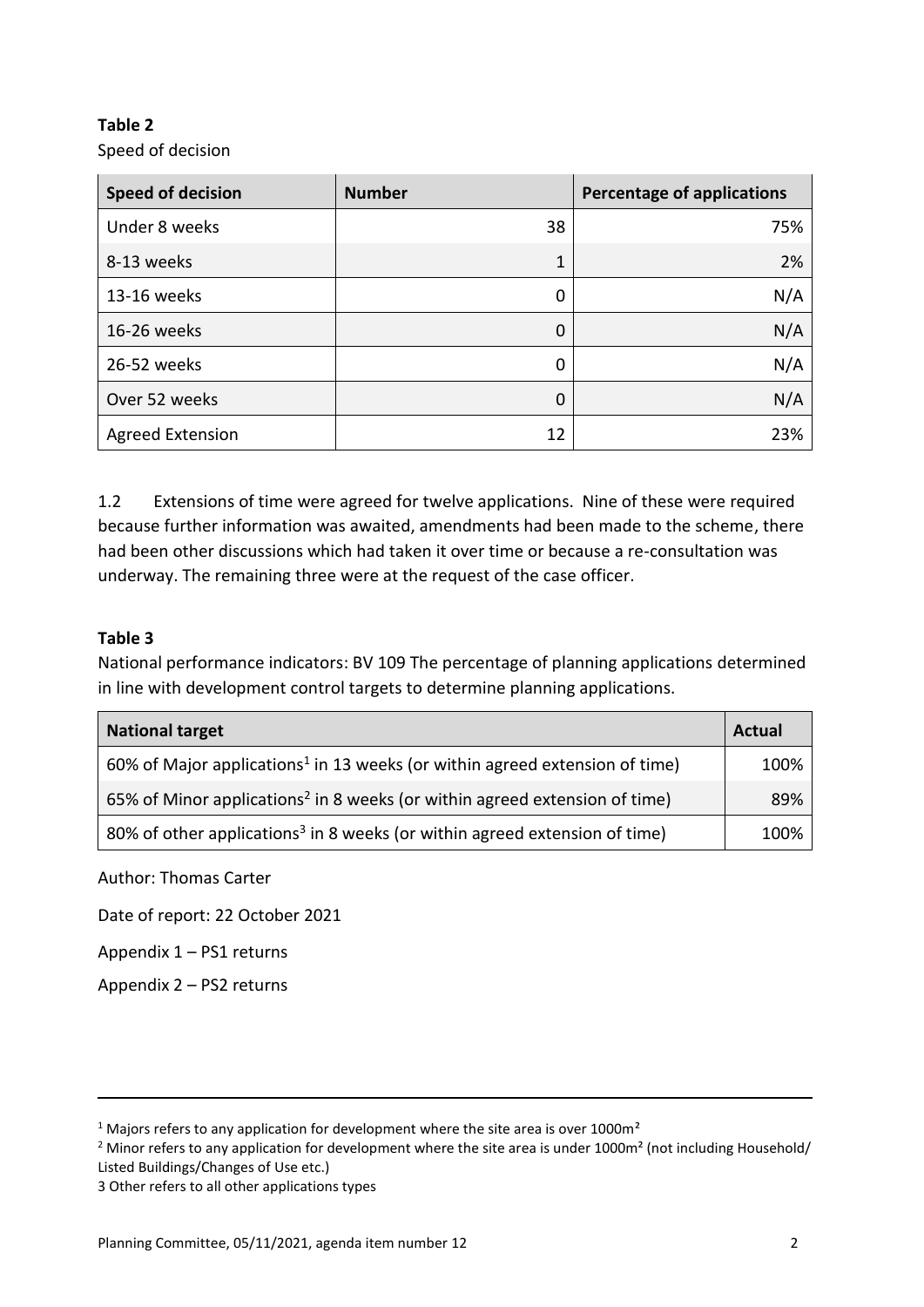# Appendix 1 – PS1 returns

| <b>Measure</b> | <b>Description</b>                                                                                                                              | <b>Number of</b><br>applications |
|----------------|-------------------------------------------------------------------------------------------------------------------------------------------------|----------------------------------|
| 1.1            | On hand at beginning of quarter                                                                                                                 | 47                               |
| 1.2            | Received during quarter                                                                                                                         | 65                               |
| 1.3            | Withdrawn, called in or turned away during quarter                                                                                              | 1                                |
| 1.4            | On hand at end of quarter                                                                                                                       | 60                               |
| 2.             | Number of planning applications determined during quarter                                                                                       | 51                               |
| 3.             | Number of delegated decisions                                                                                                                   | 49                               |
| 4.             | Number of statutory Environmental Statements received<br>with planning applications                                                             | 0                                |
| 5.1            | Number of deemed permissions granted by the authority<br>under regulation 3 of the Town and Country Planning<br><b>General Regulations 1992</b> | 0                                |
| 5.2            | Number of deemed permissions granted by the authority<br>under regulation 4 of the Town and Country Planning<br><b>General Regulations 1992</b> | 0                                |
| 6.1            | Number of determinations applications received                                                                                                  | 0                                |
| 6.2            | Number of decisions taken to intervene on determinations<br>applications                                                                        | 0                                |
| 7.1            | Number of enforcement notices issued                                                                                                            | 0                                |
| 7.2            | Number of stop notices served                                                                                                                   | 0                                |
| 7.3            | Number of temporary stop notices served                                                                                                         | 0                                |
| 7.4            | Number of planning contravention notices served                                                                                                 | $\mathbf 1$                      |
| 7.5            | Number of breach of conditions notices served                                                                                                   | 0                                |
| 7.6            | Number of enforcement injunctions granted by High Court<br>or County Court                                                                      | 0                                |
| 7.7            | Number of injunctive applications raised by High Court or<br><b>County Court</b>                                                                | 0                                |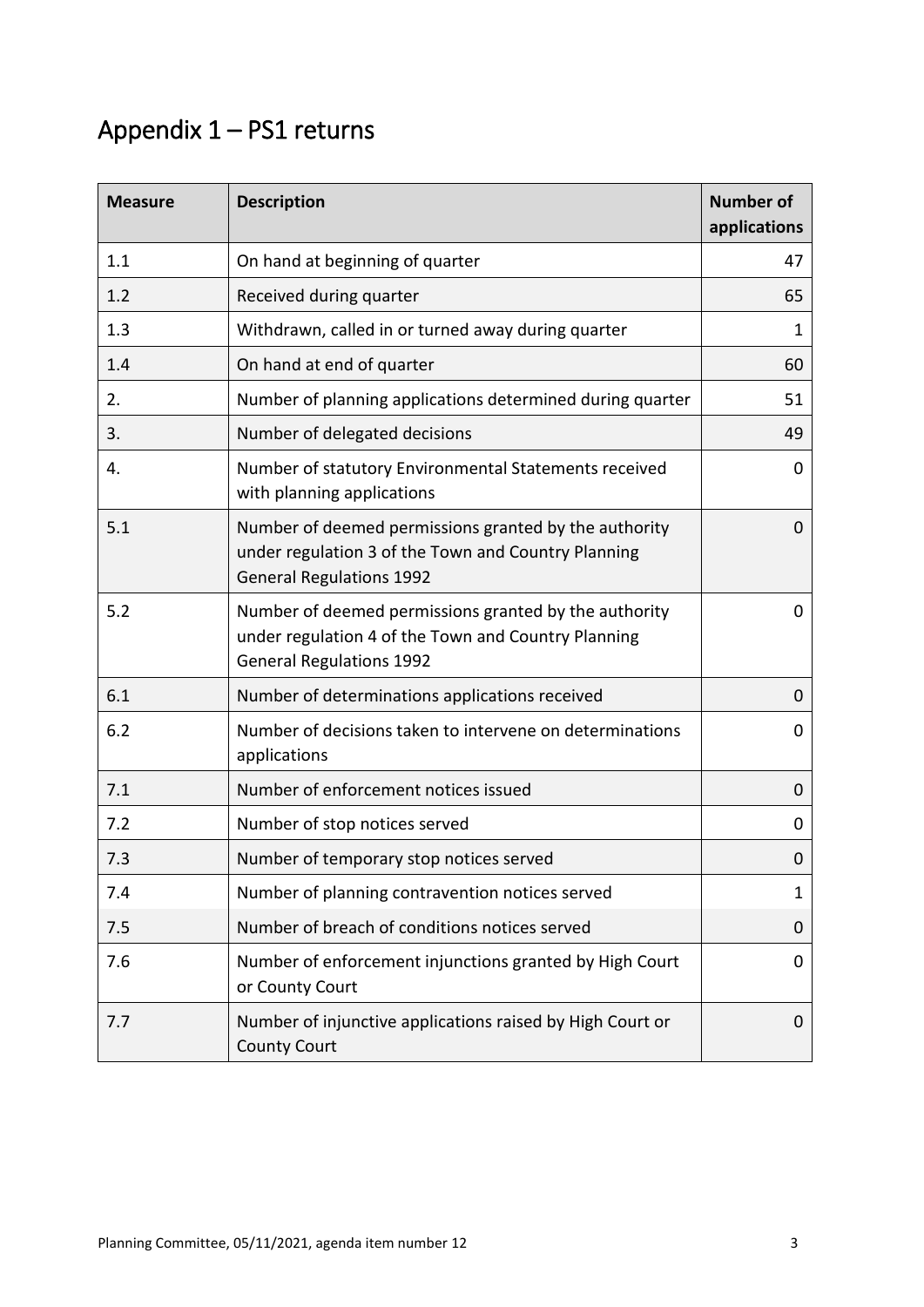## Appendix 2 – PS2 returns

#### **Table 1**

Major applications

| <b>Application type</b>                     | <b>Total</b> | Granted      | <b>Refused</b> | 8 weeks<br>or less | <b>More</b><br>than 8<br>and up<br>to 13<br>weeks | <b>More</b><br>than 13<br>and up<br>to 16<br>weeks | <b>More</b><br>than 16<br>and up<br>to 26<br>weeks | <b>More</b><br>than 26<br>and up<br>to 52<br>weeks | <b>More</b><br>than 52<br>weeks | <b>Within</b><br>agreed<br>extension<br>of time |
|---------------------------------------------|--------------|--------------|----------------|--------------------|---------------------------------------------------|----------------------------------------------------|----------------------------------------------------|----------------------------------------------------|---------------------------------|-------------------------------------------------|
| <b>Dwellings</b>                            | $\mathbf 0$  | $\mathbf 0$  | 0              | 0                  | $\mathbf 0$                                       | 0                                                  | 0                                                  | 0                                                  | $\mathbf 0$                     | $\mathbf 0$                                     |
| Offices/ Light Industry                     | $\mathbf 0$  | $\mathbf 0$  | $\mathbf 0$    | $\mathbf 0$        | 0                                                 | 0                                                  | 0                                                  | 0                                                  | $\mathbf 0$                     | $\mathbf 0$                                     |
| Heavy<br>Industry/Storage/Warehousing       | $\Omega$     | $\mathbf 0$  | 0              | $\mathbf 0$        | 0                                                 | 0                                                  | 0                                                  | $\mathbf 0$                                        | $\mathbf 0$                     | $\mathbf 0$                                     |
| <b>Retail Distribution and</b><br>Servicing | $\mathbf 0$  | $\mathbf 0$  | $\mathbf 0$    | $\mathbf 0$        | 0                                                 | $\mathbf 0$                                        | $\pmb{0}$                                          | $\overline{0}$                                     | $\mathbf 0$                     | $\mathbf 0$                                     |
| <b>Gypsy and Traveller Sites</b>            | $\mathbf 0$  | $\mathbf 0$  | 0              | $\mathbf 0$        | $\mathbf 0$                                       | 0                                                  | 0                                                  | $\mathbf 0$                                        | $\mathbf 0$                     | $\mathbf 0$                                     |
| All Other Large-Scale Major<br>Developments | $\mathbf{1}$ | $\mathbf{1}$ | $\mathbf 0$    | $\mathbf 0$        | 0                                                 | 0                                                  | $\mathbf 0$                                        | $\mathbf 0$                                        | $\mathbf 0$                     | $\mathbf{1}$                                    |
| <b>Total major applications</b>             | 1            |              | $\mathbf 0$    | $\mathbf 0$        | 0                                                 | 0                                                  | $\mathbf 0$                                        | 0                                                  | $\mathbf 0$                     | 1                                               |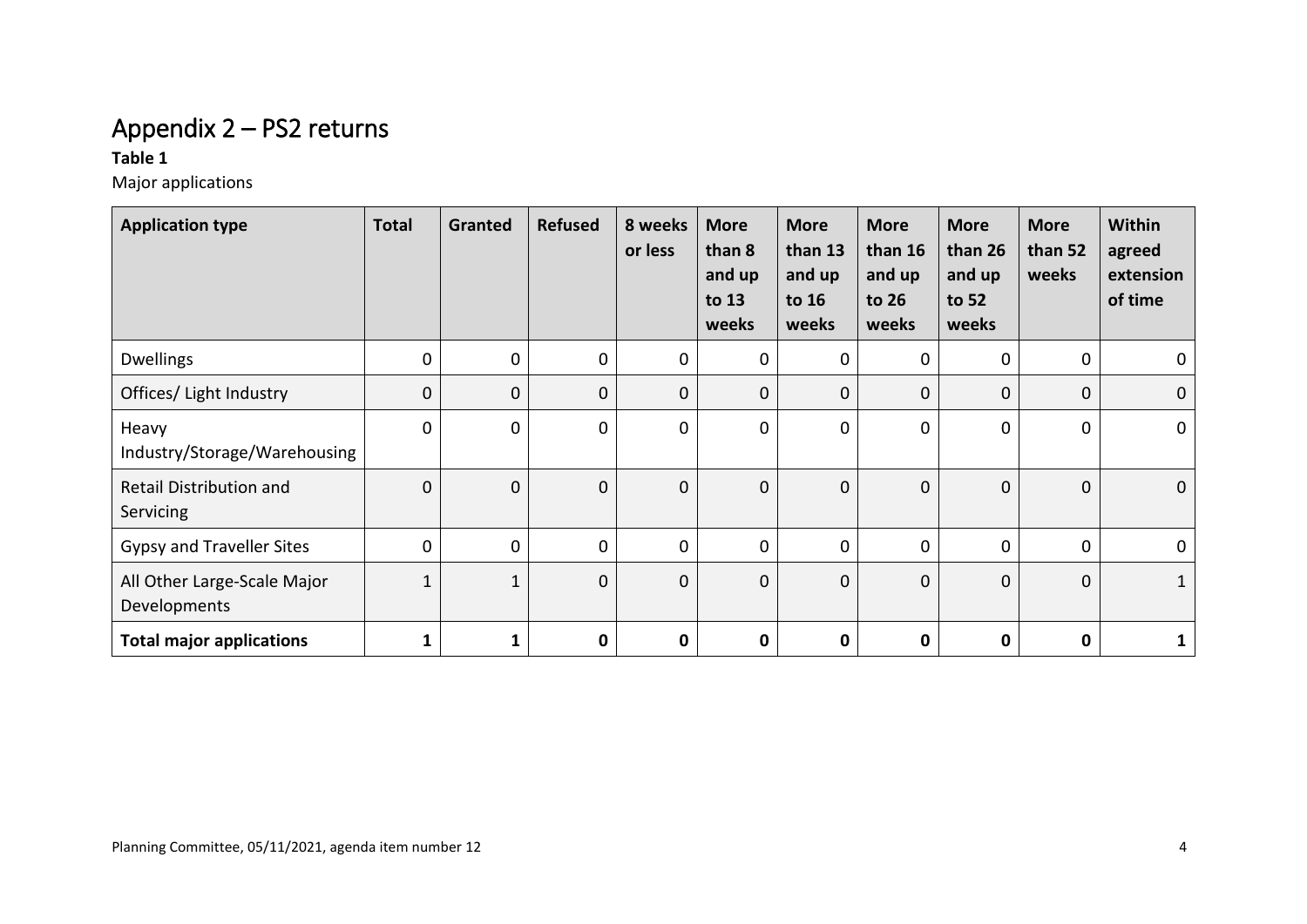#### **Table 2**

Minor applications

| <b>Application type</b>                 | <b>Total</b>   | <b>Granted</b> | <b>Refused</b> | 8 weeks<br>or less | <b>More</b><br>than 8<br>and up<br>to 13<br>weeks | <b>More</b><br>than 13<br>and up<br>to 16<br>weeks | <b>More</b><br>than 16<br>and up<br>to 26<br>weeks | <b>More</b><br>than 26<br>and up<br>to 52<br>weeks | <b>More</b><br>than 52<br>weeks | Within<br>agreed<br>extension<br>of time |
|-----------------------------------------|----------------|----------------|----------------|--------------------|---------------------------------------------------|----------------------------------------------------|----------------------------------------------------|----------------------------------------------------|---------------------------------|------------------------------------------|
| <b>Dwellings</b>                        | $\overline{2}$ | $\mathbf{1}$   |                |                    | 0                                                 | 0                                                  | 0                                                  | 0                                                  | $\mathbf 0$                     | $\mathbf{1}$                             |
| Offices/Light Industry                  | $\mathbf 0$    | $\mathbf 0$    | $\mathbf 0$    | $\mathbf 0$        | 0                                                 | 0                                                  | 0                                                  | 0                                                  | $\mathbf 0$                     | $\mathbf 0$                              |
| General<br>Industry/Storage/Warehousing | $\mathbf 0$    | $\mathbf 0$    | $\mathbf 0$    | $\mathbf 0$        | 0                                                 | 0                                                  | 0                                                  | 0                                                  | $\mathbf 0$                     | $\mathbf 0$                              |
| Retail Distribution and<br>Servicing    | $\mathbf 0$    | $\mathbf 0$    | $\mathbf 0$    | $\mathbf 0$        | 0                                                 | $\mathbf 0$                                        | $\mathbf 0$                                        | $\mathbf 0$                                        | $\mathbf 0$                     | $\mathbf 0$                              |
| <b>Gypsy and Traveller Sites</b>        | $\mathbf 0$    | $\mathbf 0$    | $\mathbf 0$    | 0                  | $\mathbf 0$                                       | 0                                                  | 0                                                  | 0                                                  | $\mathbf 0$                     | $\mathbf 0$                              |
| All Other Minor Developments            | $\overline{7}$ | 6              | $\mathbf{1}$   | 7                  | $\overline{0}$                                    | 0                                                  | 0                                                  | 0                                                  | $\mathbf{0}$                    | $\mathbf 0$                              |
| <b>Minor applications total</b>         | 9              | 7              | $\overline{2}$ | 8                  | 0                                                 | 0                                                  | $\mathbf 0$                                        | 0                                                  | $\mathbf 0$                     | $\mathbf{1}$                             |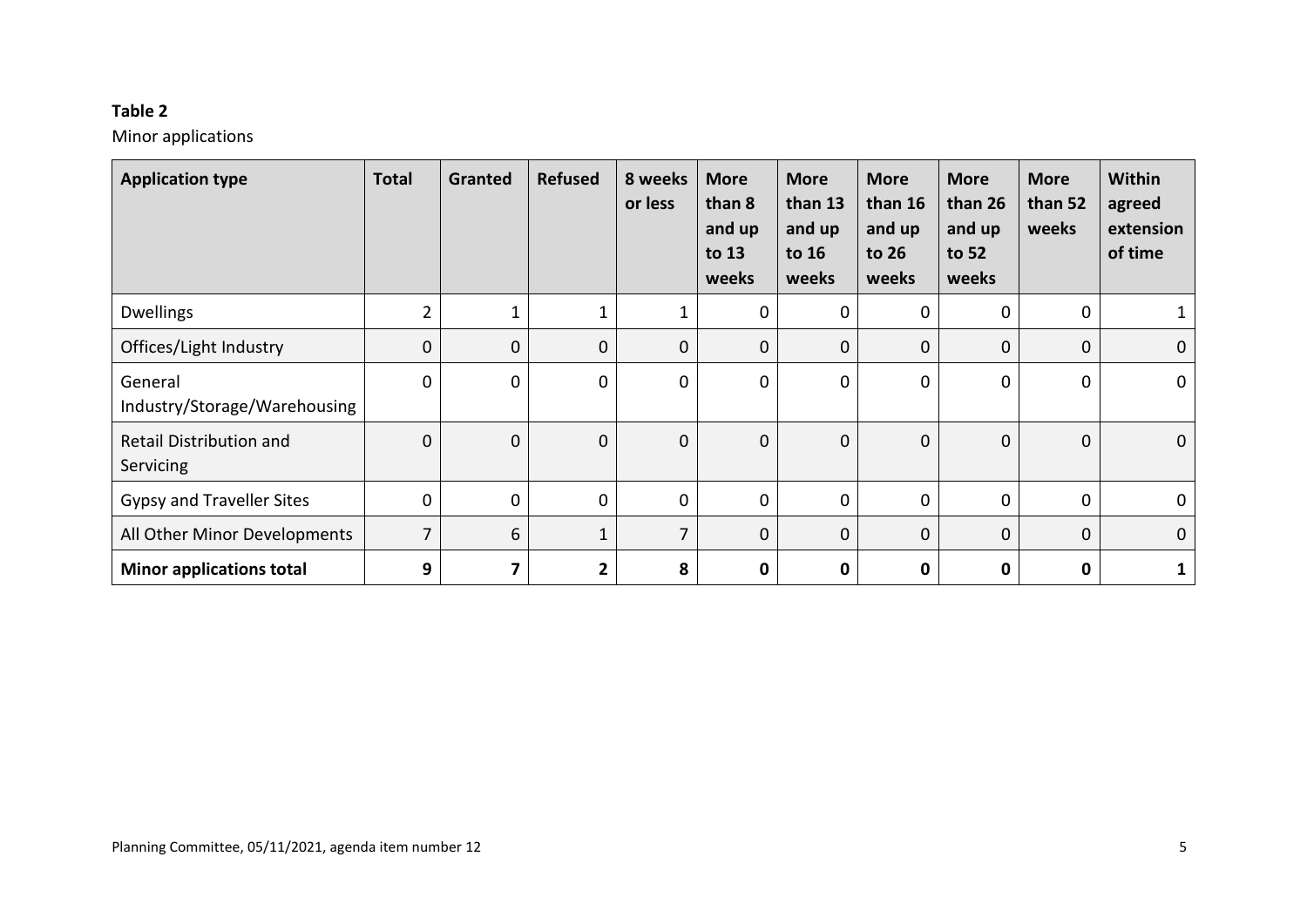#### **Table 3**

l

Other applications

| <b>Application type</b>                            | <b>Total</b>   | Granted      | <b>Refused</b> | 8 weeks<br>or less | <b>More</b><br>than 8<br>and up<br>to 13<br>weeks | <b>More</b><br>than 13<br>and up<br>to 16<br>weeks | <b>More</b><br>than 16<br>and up<br>to 26<br>weeks | <b>More</b><br>than 26<br>and up<br>to 52<br>weeks | <b>More</b><br>than 52<br>weeks | Within<br>agreed<br>extension<br>of time |
|----------------------------------------------------|----------------|--------------|----------------|--------------------|---------------------------------------------------|----------------------------------------------------|----------------------------------------------------|----------------------------------------------------|---------------------------------|------------------------------------------|
| <b>Minerals</b>                                    | $\mathbf 0$    | $\mathbf 0$  | 0              | $\mathbf 0$        | 0                                                 | $\mathbf 0$                                        | 0                                                  | 0                                                  | $\mathbf 0$                     | 0                                        |
| Change of Use                                      | 5              | 3            | $\overline{2}$ | 4                  | $\mathbf{1}$                                      | $\mathbf 0$                                        | 0                                                  | 0                                                  | 0                               | $\pmb{0}$                                |
| Householder Developments                           | 31             | 30           | $\mathbf{1}$   | 22                 | 0                                                 | $\mathbf 0$                                        | 0                                                  | 0                                                  | 0                               | 9                                        |
| Advertisements                                     | $\mathbf{1}$   | $\mathbf{1}$ | $\mathbf{0}$   | $\mathbf{1}$       | $\Omega$                                          | $\Omega$                                           | 0                                                  | 0                                                  | $\mathbf{0}$                    | $\mathbf 0$                              |
| Listed Building Consent to<br>Alter/Extend         | 4              | 4            | $\mathbf 0$    | 3                  | $\overline{0}$                                    | 0                                                  | 0                                                  | 0                                                  | $\mathbf 0$                     | $\mathbf{1}$                             |
| Listed Building Consent to<br>Demolish             | $\Omega$       | $\mathbf 0$  | $\mathbf{0}$   | $\overline{0}$     | $\Omega$                                          | $\Omega$                                           | 0                                                  | 0                                                  | $\mathbf{0}$                    | $\mathbf 0$                              |
| Certificates of Lawful<br>Development <sup>4</sup> | $\overline{2}$ | $\mathbf 1$  | 1              | $\mathbf{1}$       | 1                                                 | $\mathbf 0$                                        | 0                                                  | 0                                                  | $\mathbf 0$                     | $\mathbf 0$                              |
| <b>Notifications</b>                               | $\overline{2}$ | $\mathbf{1}$ | $\mathbf{1}$   | $\mathbf 0$        | $\mathbf{1}$                                      | $\mathbf 0$                                        | 0                                                  | 1                                                  | 0                               | $\mathbf 0$                              |
| <b>Other applications total</b>                    | 45             | 40           | 5              | 31                 | 3                                                 | $\mathbf 0$                                        | 0                                                  | 1                                                  | $\mathbf 0$                     | 10                                       |

<sup>&</sup>lt;sup>4</sup> Applications for Lawful Development Certificates are not counted in the statistics report for planning applications. As a result, these figures are not included in the total row in Table 4.